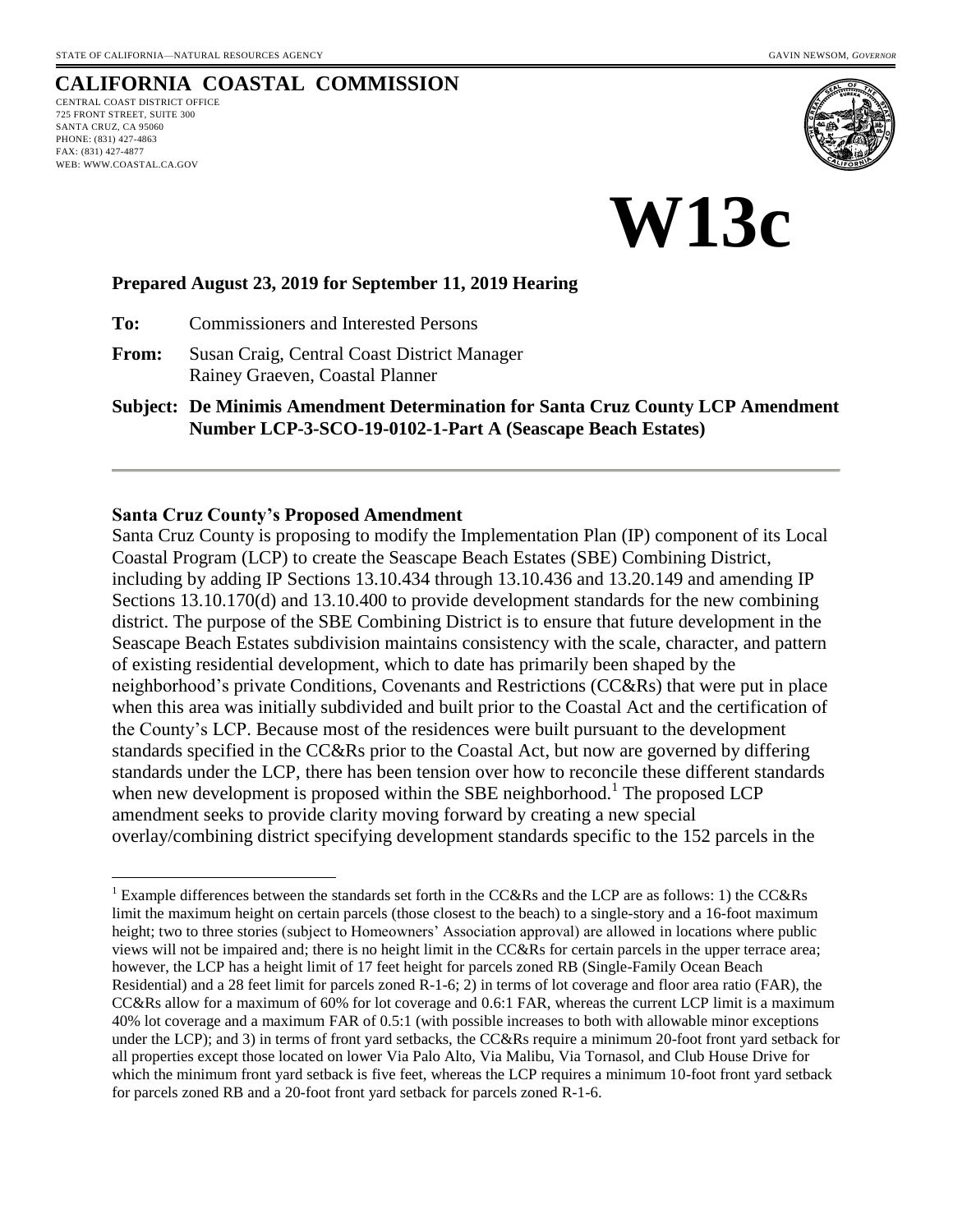subdivision, including with respect to allowable building heights, lot coverages, setbacks, and floor area ratio (FAR). The combining district's purpose is to provide clarity for all involved moving forward to protect the historic community character of the SBE neighborhood while ensuring that future development in this area does not adversely impact coastal resources. These standards include limitations on chimney heights to no more than four feet above the highest point of the roof (unless required by building code regulations); rear setbacks that are derived using the front lot line to ensure that the rear of the houses appear in a "straight row" as seen from the beach; height limitations of 16 feet, 18 feet or 28 feet depending upon the location of the residence (with residences closest to the beach being limited to 16 feet in height, residences on the middle terrace area generally limited to 18 feet in height, and residences in the upper terrace area generally limited to 28 feet in height); and slightly larger lot coverage standards (up to 60% for those parcels limited to 16 feet or 18 feet in height and 45% for those with the 28-foot maximum height limit); and a FAR of up to 0.6:1. These zoning standards would be specific to the Seascape Beach Estates subdivision and include significantly reduced height limits for the majority of residences in this subdivision compared to the LCP's generally applicable residential height limit of 28 feet. See **Exhibit 1** for the text of proposed IP amendments.

#### **De Minimis LCP Amendment Determination**

Pursuant to Coastal Act Section 30514(d), the Executive Director may determine that a proposed LCP amendment is "de minimis." In order to qualify as a de minimis amendment, the amendment must meet the following three criteria:

- 1. The Executive Director determines that the proposed amendment would have no impact, either individually or cumulatively, on coastal resources, and that it is consistent with the Chapter 3 policies of the Coastal Act;
- 2. The local government provides public notice of the proposed amendment at least 21 days prior to submitting the amendment to the Commission, by one of the following methods: posting on-site and off-site in the affected area, newspaper publication, or direct mailing to owners and occupants of contiguous property; and
- 3. The amendment does not propose any change in use of land or water or allowable use of property.

If the Executive Director determines that an amendment is de minimis, that determination must be reported to the Commission. If three or more Commissioners object to the de minimis LCP amendment determination, then the amendment shall be set for a future public hearing; if three or more Commissioners do not object to the de minimis determination, then the amendment is deemed approved, and it becomes a certified part of the LCP ten days after the date of the Commission meeting (in this case, on September 22, 2019).

**The purpose of this notice is to advise interested parties of the Executive Director's determination that the proposed LCP amendment is de minimis.** Each of the de minimis criteria is discussed briefly below: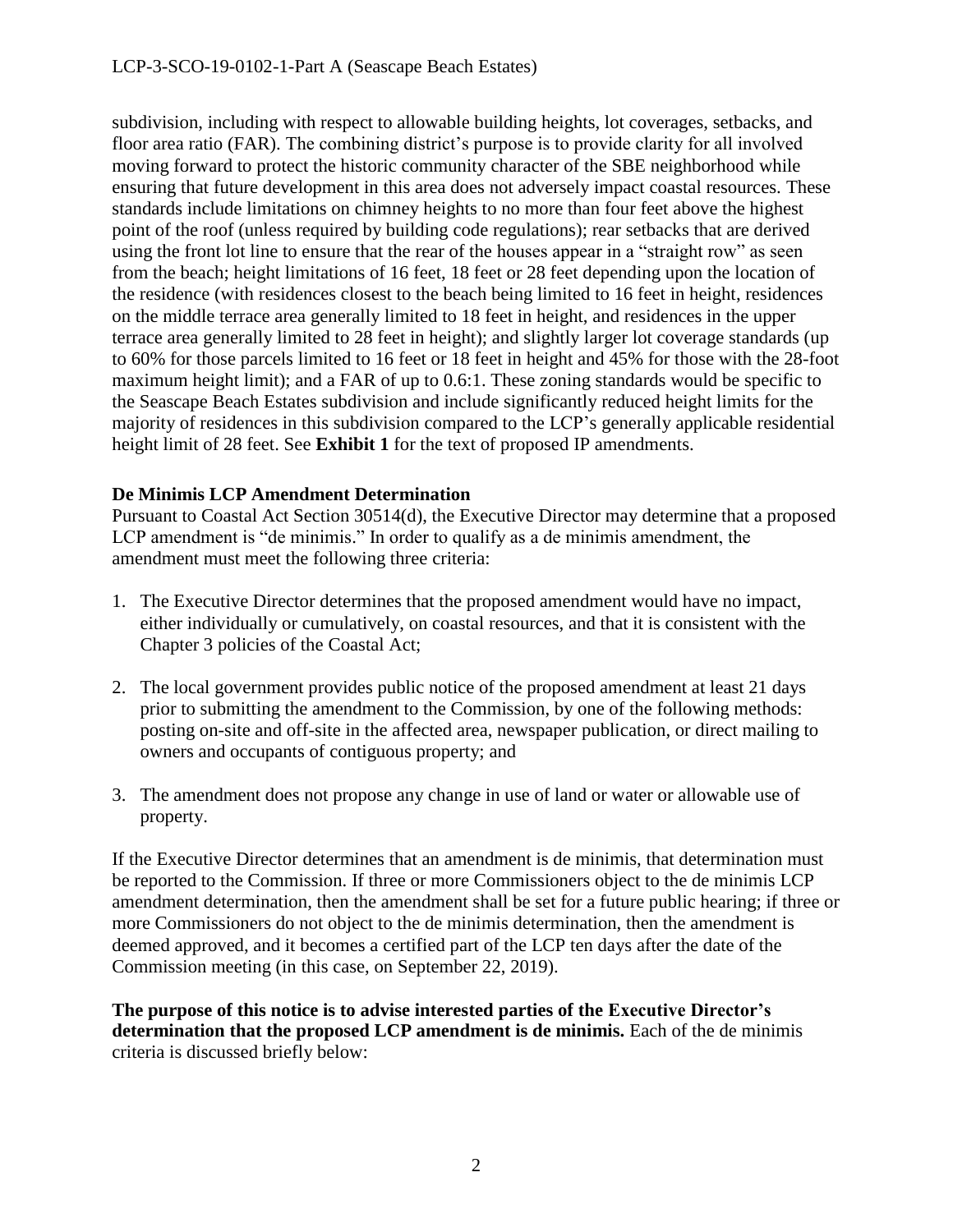**1. No impact to coastal resources and consistency with Chapter 3 of the Coastal Act:** The proposed amendments would modify the development standards for the 152 parcels within the Seascape Beach Estates subdivision to: codify the characteristics of the existing built environment; ensure that future development maintains neighborhood design consistency and coastal resource protection; and harmonize the conflicting development standards set forth in the CC&Rs and the LCP. The purpose of limiting the maximum height to 16 feet or 18 feet for certain rows within the subdivision (i.e., those located closest to the beach and on the middle terrace just above the beach) is to ensure greater protection of scenic resources.

Although the amendments provide for slight increases in FAR and lot coverage (compared to the LCP's generally applicable standards for residential development, which are 0.5:1 for FAR and 40% for lot coverage and with minor exceptions allowing up to a 57.5% FAR for lots 4,000 square feet or less and up to 50% lot coverage on parcels less than 6,000 square feet), these changes are primarily intended to reflect the existing pattern of development. In other words, most of the homes were built with FAR and lot coverages of up to 0.6:1 and 60% respectively, and thus the proposed amendments would recognize the existing pattern of development. This slight increase in allowable FAR and lot coverage, relative to the generally applicable LCP standards, do not implicate any significant coastal resources. Any property owner of a residence for which the existing lot coverage and/or FAR are less than those proposed under this LCP amendment, and who wishes to increase the FAR and/or lot coverage for any new proposed development, would be required to direct runoff to onsite landscaping, install permeable paving material, and reduce the existing impermeable area on the site and/or incorporate other low impact drainage design practices to control and mitigate any increase in stormwater runoff. These new drainage requirements (which would only apply to homes currently below the proposed maximum 0.6:1 FAR and seeking to increase FAR in any amount) would result in a net benefit to stormwater runoff and water quality in this area. Overall, the proposed amendments would: 1) help preserve neighborhood compatibility; 2) improve water quality/stormwater runoff; and 3) protect and preserve scenic resources and character by limiting heights in the most visually sensitive rows of the subdivision. Moreover, although the FAR and lot coverage allowances would be slightly larger than the LCP's standard allowances including for these parcels presently, the reduction in allowable height and water quality improvements for any parcels that seek to increase FAR up to the new 0.6:1 maximum is overall more protective of coastal resources, including specifically water quality and visual resource protection. The proposed amendments would not adversely impact or alter existing public access/recreational opportunities in the area. Thus, the proposed amendment will not adversely affect coastal resources, and it is consistent with the policies of Chapter 3 of the Coastal Act and the certified LUP.

**2. Provision of public notice:** The County provided public notice in advance of the Planning Commission hearing (held on February 27, 2019) and the Board of Supervisors hearing (held on April 16, 2019) where the proposed amendment was considered and approved locally. For the Planning Commission hearing, a newspaper advertisement notice was printed on February 12, 2019. For the Board of Supervisors hearing, a newspaper advertisement notice was printed on April 3, 2019. In addition, the proposed text was made available at the County's Planning office and on the County's website for public inspection, all in advance of the County's hearings. The amendment submittal was subsequently received by the